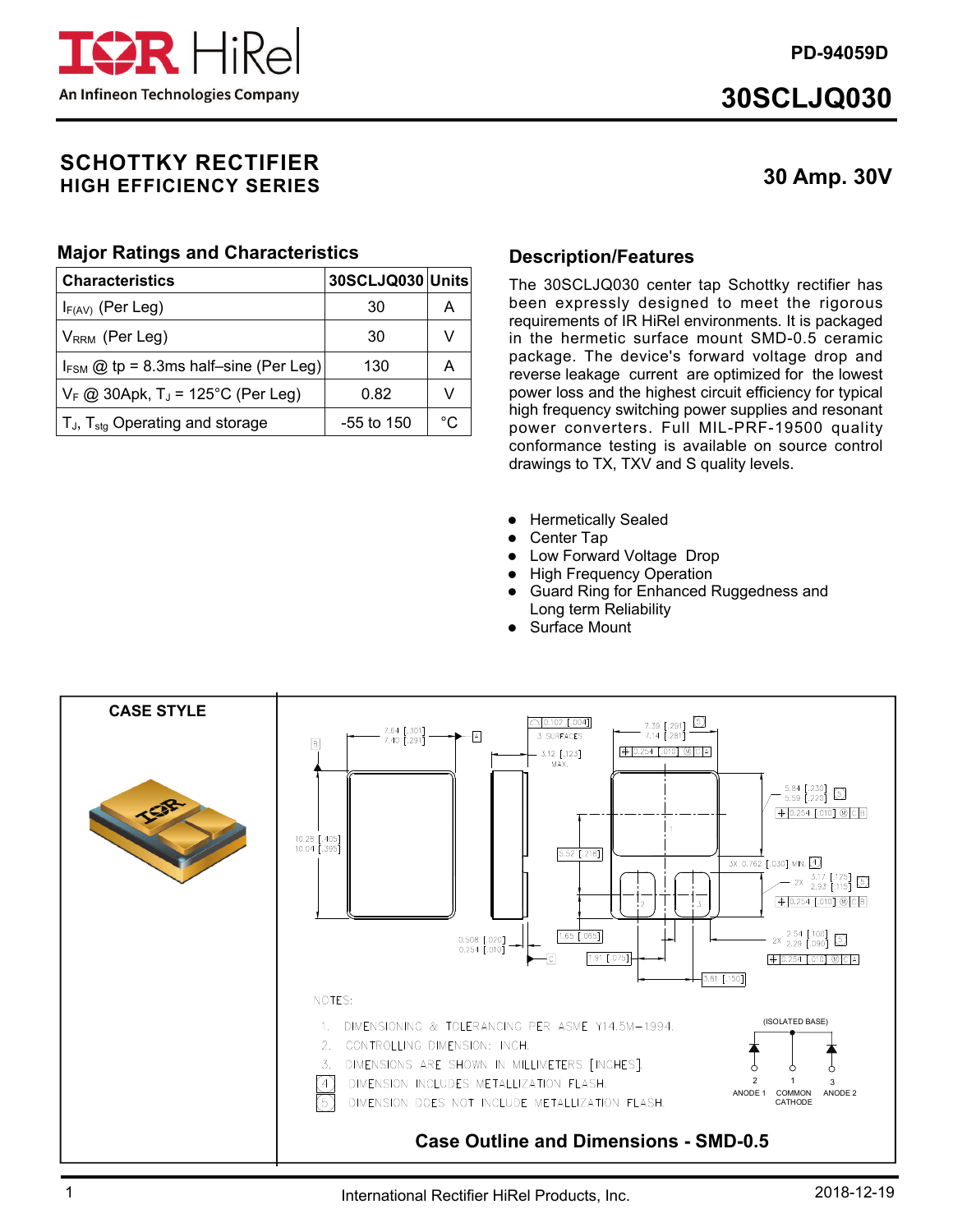### **Voltage Ratings**

| Part Number                                                  | 30SCLJQ030 |
|--------------------------------------------------------------|------------|
| Max. DC Reverse Voltage (V) (Per Leg)<br>$V_{R}$             |            |
| Max. Working Peak Reverse Voltage (V) (Per Leg)<br>$V_{RRM}$ | 30         |

## **Absolute Maximum Ratings**

|             | <b>Parameter</b>                                                | Limits | <b>Units</b> | <b>Conditions</b>                                              |
|-------------|-----------------------------------------------------------------|--------|--------------|----------------------------------------------------------------|
| IF(AV)      | Max. Average Forward Current (Per Leg)<br>See Fig. 5            | 30     |              | 50% duty cycle $\omega$ T <sub>c</sub> = 80°C, square waveform |
| <b>IFSM</b> | Max. Peak One Cycle Non - Repetitive<br>Surge Current (Per Leg) | 130    |              | $tp = 8.3$ ms half-sine                                        |

#### **Electrical Specifications**

|                       | <b>Parameter</b>                    | <b>Limits</b> | <b>Units</b> | <b>Conditions</b>                                             |                     |
|-----------------------|-------------------------------------|---------------|--------------|---------------------------------------------------------------|---------------------|
|                       |                                     | 0.67          | v            | $I_F = 15A$                                                   |                     |
|                       |                                     | 0.85          | $\vee$       | $I_F = 30A$                                                   | $T_{\rm J}$ = -55°C |
| $V_{FM}$              | Max. Forward Voltage Drop           | 0.61          | v            | $I_F = 15A$                                                   |                     |
| (Per Leg) See Fig. 10 | 0.82                                | v             | $I_F = 30A$  | $T_{\rm J}$ = 25°C                                            |                     |
|                       | 0.55                                | V             | $I_F = 15A$  |                                                               |                     |
|                       | 0.82                                | $\vee$        | $I_F = 30A$  | $T_{\rm J}$ = 125°C                                           |                     |
| $I_{\rm RM}$          | Max. Reverse Leakage Current        | 0.27          | mA           | $T_1 = 25^{\circ}$ C                                          |                     |
|                       | (Per Leg) See Fig. $10$             | 17            | mA           | $T_J$ = 100 $^{\circ}$ C                                      | $V_R$ = rated $V_R$ |
|                       |                                     | 80            | mA           | $T_i = 125^{\circ}C$                                          |                     |
| $C_T$                 | Max. Junction Capacitance (Per Leg) | 518           | рF           | $V_R$ = 5 $V_{DC}$ (1MHz, 25°C)                               |                     |
| $L_{\rm S}$           | Typical Series Inductance (Per Leg) | 4.8           | nH           | Measured from center of cathode pad to center<br>of anode pad |                     |

#### **Thermal-Mechanical Specifications**

| <b>Parameter</b>                                                                           | Limits       | <b>Units</b>  | <b>Conditions</b>       |
|--------------------------------------------------------------------------------------------|--------------|---------------|-------------------------|
| $T_{\rm J}$<br>Max. Junction Temperature Range                                             | $-55$ to 150 | $^{\circ}C$   |                         |
| Max. Storage Temperature Range<br>$T_{\text{stg}}$                                         | $-55$ to 150 | $^{\circ}C$   |                         |
| R <sub>thJC</sub> Max. Thermal Resistance, Junction<br>to Case (Per Leg)                   | 3.5          | $\degree$ C/W | DC operation See Fig. 4 |
| Max. Thermal Resistance, Junction<br>$\mathsf{R}_{\mathsf{thJC}}$<br>to Case (Per Package) | 1.75         | $\degree$ C/W | DC operation            |
| Wt<br>Weight (Typical)                                                                     | 1.0          | g             |                         |
| Die Size (Typical)                                                                         | 70 x 92      | mils          |                         |
| Case Style                                                                                 | SMD-0.5      |               |                         |

Pulse Width < 300µs, Duty Cycle < 2%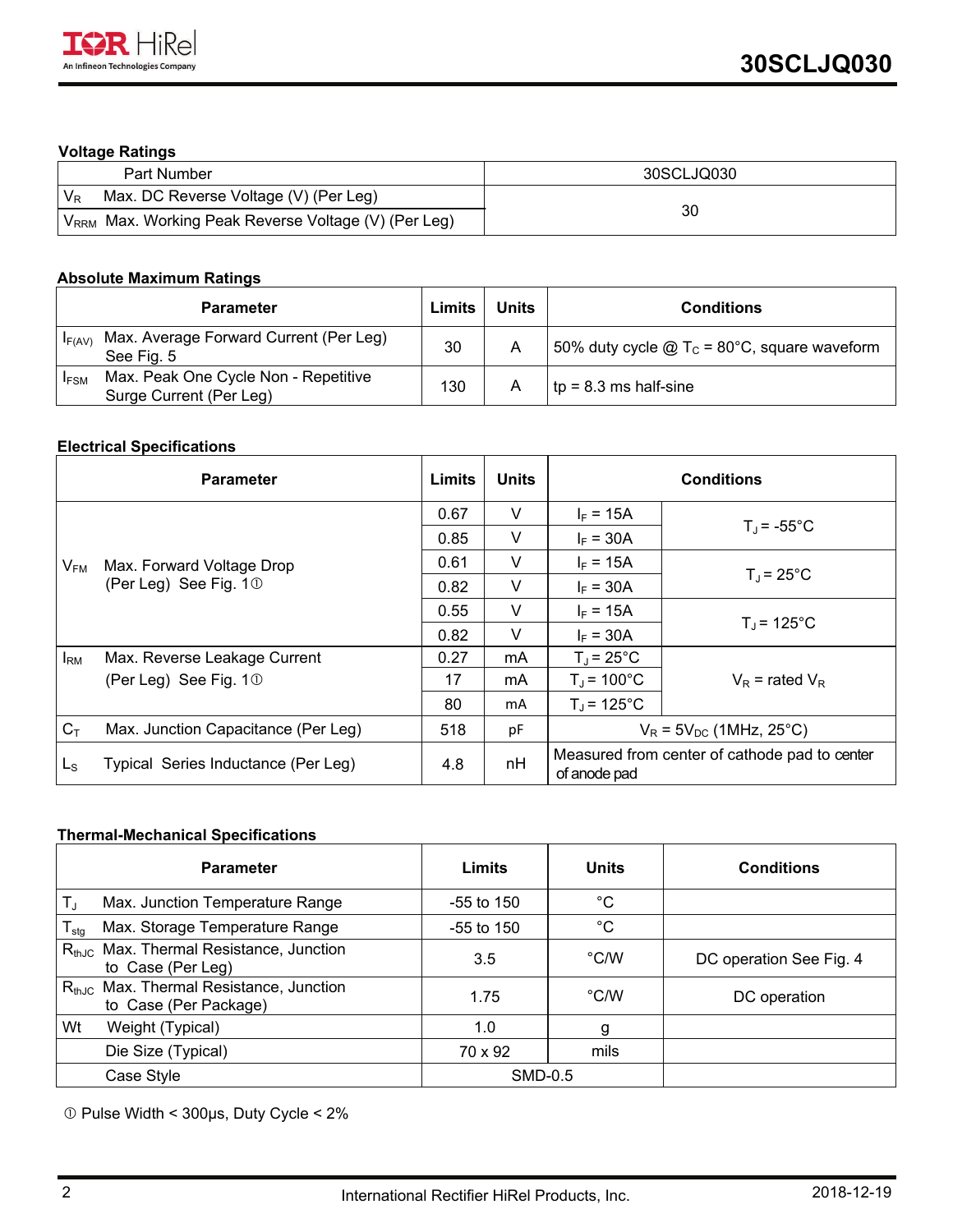



**Fig 1.** Max. Forward Voltage Drop Characteristics (Per Leg)



125°C



100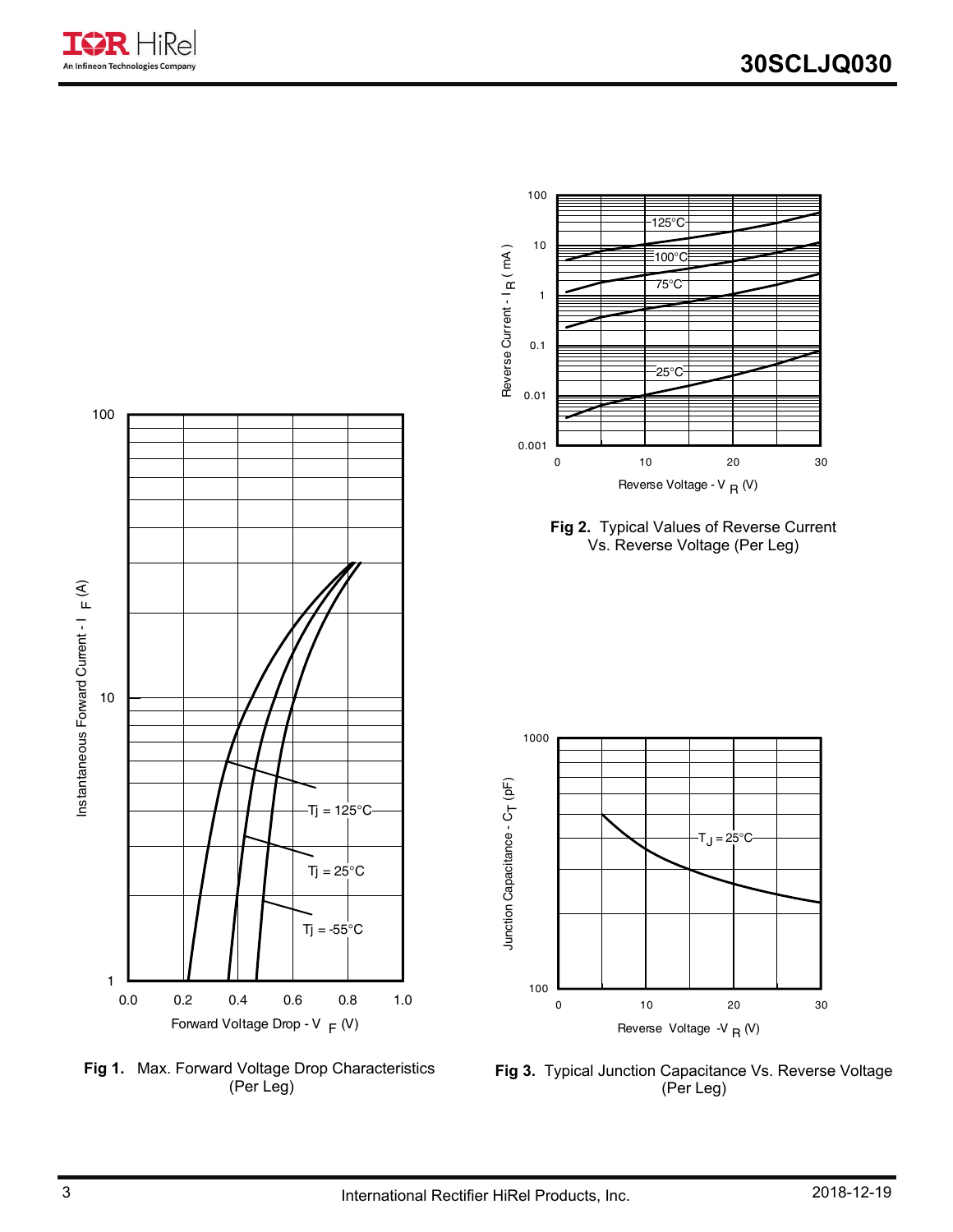

**Fig 4.** Max. Thermal Impedance ZthJC Characteristics (Per Leg)







www.infineon.com/irhirel

Infineon Technologies Service Center: USA Tel: +1 (866) 951-9519 and International Tel: +49 89 234 65555 Leominster, Massachusetts 01453, USA Tel: +1 (978) 534-5776 San Jose, California 95134, USA Tel: +1 (408) 434-5000

An Infineon Technologies Company